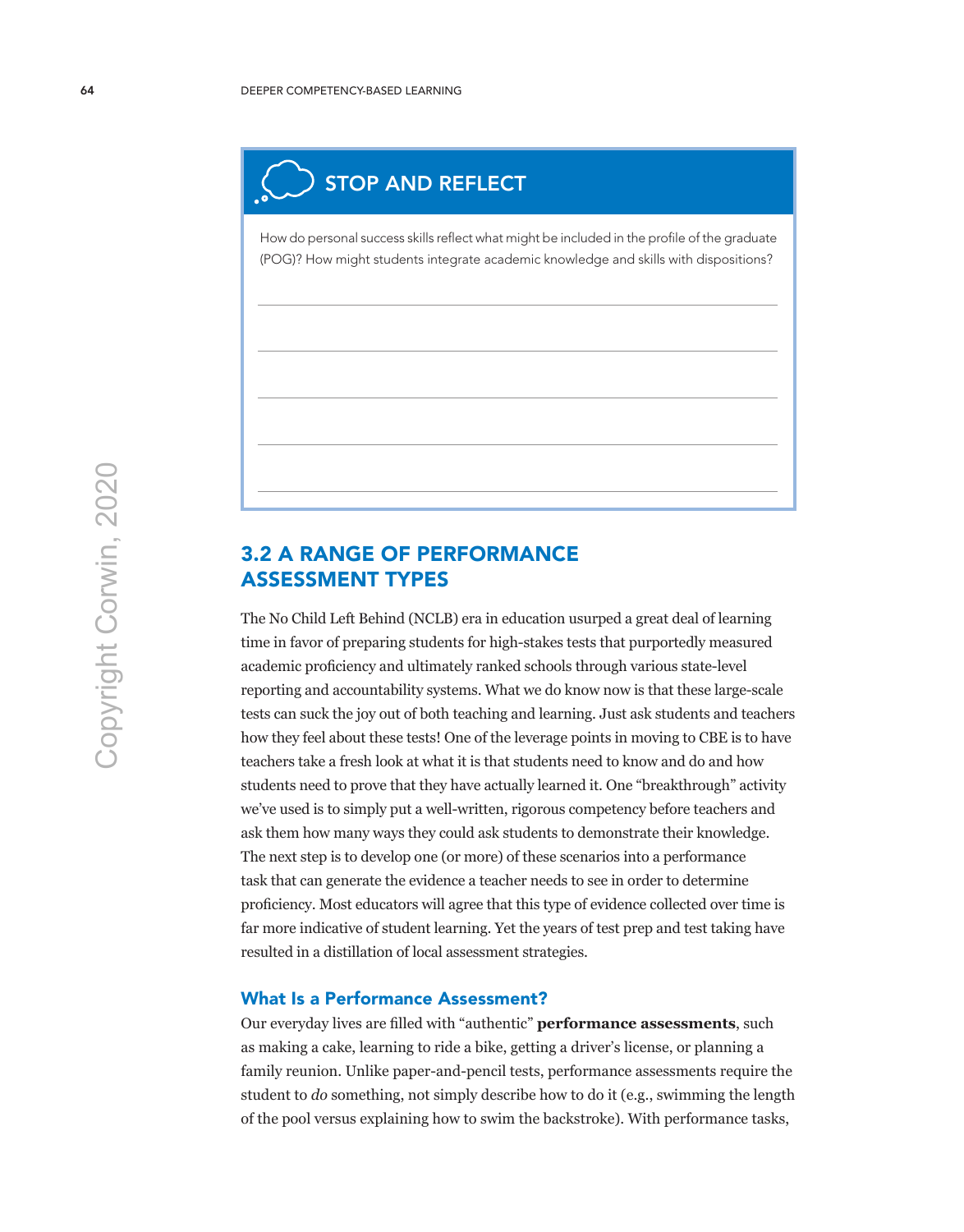students understand the relevance of applying skills and concepts in a real-world situation (e.g., knowing that measuring accurately is important to the success of the cake). There is also an acknowledgment that multiple performance trials may be needed as students move from being a beginner to becoming proficient.

We'd probably agree that when students design and conduct a STEM (science, technology, engineering, mathematics) investigation or develop a capstone project, they are engaged in performance assessment. These examples require in-depth engagement with content, extended time and resources, and instruction along the way to help prepare students for designing and carrying them out. Sometimes, the instruction is accomplished with a community mentor or an internship outside of school. However, not all performance assessments need to take extended time or extensive teacher planning.

On a continuum from least to more complex performance assessments, capstones, extended learning tasks, and project-based learning live at the more complex end (see Figure 3.3). The final products of these multistage performance assessments probably developed with several smaller performance tasks embedded in them as the larger project evolved. Less complex performance assessments comprise the rest



FIGURE 3.3 The Performance Assessment Continuum

Short-cycle diagnostic tasks used formatively, such as running records in reading, "free writes" during a literacy block, or theater games that demonstrate acting techniques, do not take much time to administer, but they allow students to demonstrate subskills and concepts needed for more complex tasks. Because these tasks elicit clear and observable evidence, teachers can determine whether students are ready to integrate these skills into more cognitively demanding content or decide what additional scaffolding or instruction might be needed next. Tasks designed to be open-ended, rather than having correct answers, elicit thinking, reasoning, and misconceptions. This provides insights as to *why* students are confused or confirms that students are ready to move ahead, having mastered skills or concepts with less complex content.

Course-embedded performance tasks generally require one or more class periods to complete and are linked to ongoing instruction. Mathematics problem-solving activities, open-ended research prompts, and arts-based explorations are performance assessments that require students to apply multiple skills, strategies, and concepts in new ways. The cognitive demand for performance tasks can be reduced by using less-complex content or texts at first or allowing students to work together in small groups. Once students show that they can successfully complete a complex task with less-complex content, teachers can ask for the same skills and strategies to be employed with more challenging content or use of more sources. Course-embedded performance tasks can be used to provide formative, interim, or summative evidence within a unit of study or across a course as content and skills become more complex.

Extended multistage assessments may take as long as a semester or full year to research and develop, such as culminating group projects at the end of a unit of study (project-based learning/PBL), student-designed expeditionary learning opportunities (ELOs), community service projects, in-depth analyses of case studies in science or social studies, and capstone projects.